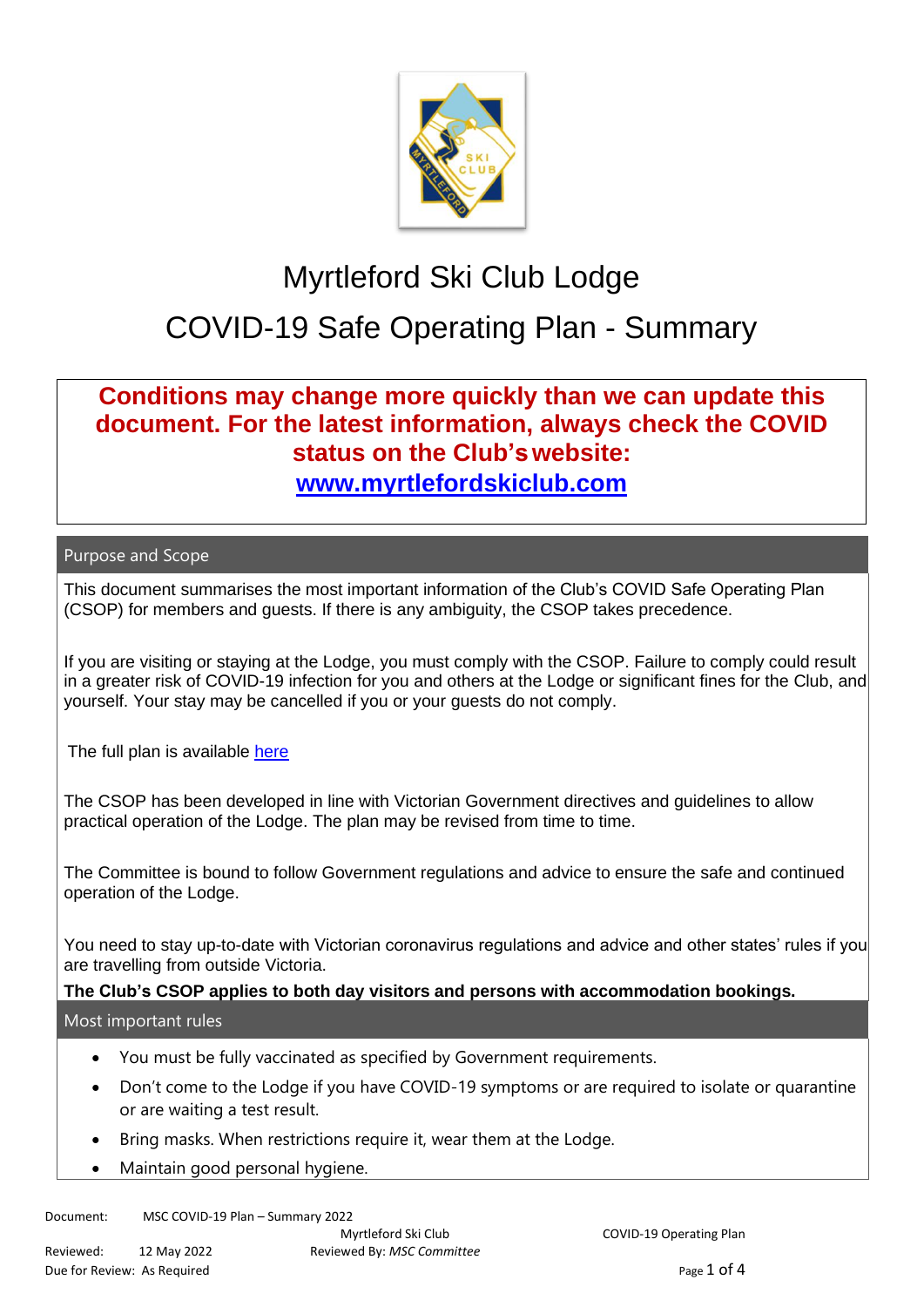#### Accessing the Lodge

Everyone entering the Lodge must be fully vaccinated.

The Committee cannot assure that you will not be exposed to COVID-19 during your stay at the Lodge. Persons staying at the Lodge must accept this risk by reading and agreeing to the Liability waiver which will be on display at the entrance to the Lodge and on our website. Attendance at the Lodge signifies acceptance of the waiver.

You must bring masks for each person in your booking. You must have masks ready to use if required by Government directions or if required by the Managers should there be a case of COVID-19 in the Lodge.

Members, visitors, or guests are not permitted to enter the Lodge if any of the following apply:

- They are not fully vaccinated as defined by Government requirements.
- They have been infected with COVID-19 and have not recovered and are not clear of the infection or completed isolation requirements as stipulated by the Government.
- They are required by Government regulations to be in quarantine or isolation for any reason.
- They are subject to a Government order forbidding them to travel to Falls Creek.
- They are unwell and/or are showing symptoms of COVID19 and have not tested negative or those test results are not yet available, or their mandated period of isolation has not expired.
- They have not complied with any mandatory COVID testing requirements in force at the time.

#### **Role of the Lodge manager(s)**

The Lodge Manager(s) is empowered to ensure the requirements of the Plan imposed on persons using at the Lodge are observed. The Committee expects that persons using at the Lodge will fully co-operate with the Manager(s) to ensure the smooth running of the Lodge and the implementation of the CSOP.

If the Lodge Manager(s) determines that a person's behaviour is unacceptable and not in compliance with the Club's CSOP, the Lodge Manager(s) may refuse continued accommodation for that person(s) and require that person(s) to leave the Lodge, if weather/access conditions permit. There will be no refund of accommodation and the matter will be considered by the Committee, to determine if further action should be taken.

#### **On arrival**

All persons must, consistent with Government requirements, be fully vaccinated as a condition of entry.

The Lodge manager will provide occupants with an induction to the Lodge, if required for guests.

Your room(s) will be allocated by the Lodge Manager(s).

#### **What to bring**

- Towels.
- Your own face mask(s).
- Your own hand sanitiser.
- Rapid Antigen Tests for your whole family.
- Pre-prepared food, as much as possible, to minimise kitchen use.

#### **Departure**

Persons must depart the lodge with all luggage by 10 am (winter bookings midday) on the day of departure.

- Persons must vacate and clean their assigned room and bathroom/toilet by midday on the day of departure.
- Persons are must remove all food items from allocated cupboards and refrigerator by midday on

Document: MSC COVID-19 Plan – Summary 2022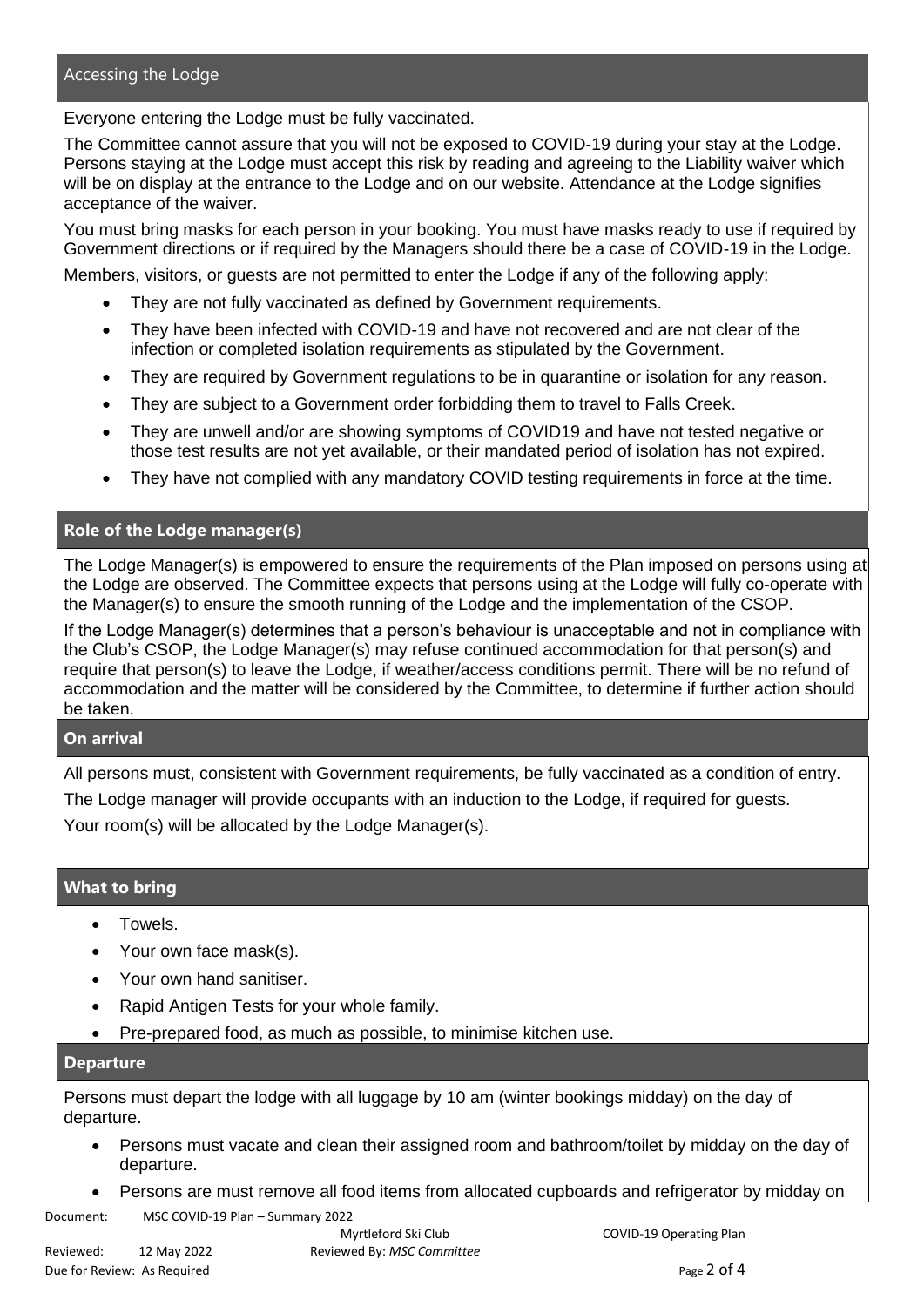the day of departure. Please do not leave anything for communal use and ensure allocated refrigerator and cupboard are cleaned.

#### **At the Lodge**

### **Maintain good personal hygiene**

Wash hands regularly and thoroughly with warm water.

Disinfect hands regularly.

Cover mouth with elbow when coughing or sneezing.

#### **Face Masks**

Face masks must be carried at all times – if Government directions mandate mask wearing in the Lodge then you must comply.

If a person staying at the Lodge has or is suspected to have COVID-19, face masks **MUST** be worn.

#### **Cleaning**

It is the responsibility of members and guests to clean and disinfect all equipment and high touch surfaces regularly or as directed by the managers.

#### **Kitchen Use**

As always, fridge and cupboard space has also been allocated to each room and you can only use the spaces allocated to your booking.

Clean bench tops and cook tops immediately after use and wipe with disinfectant wipes.

All crockery, cutlery, glasses, cookware and utensils must be put through the dishwasher as soon as possible after use. They must be allowed to air dry and then put away with clean hands. Tea towels are not to be used for drying.

Wipe down your table after use and clean up any spills immediately.

Hand sanitizer, disinfectant wipes and disposable gloves are available in the kitchen.

| <b>Toilets and Bedrooms</b>                                                               |                                                                                                                                                                                                                                                                                                                                                            |
|-------------------------------------------------------------------------------------------|------------------------------------------------------------------------------------------------------------------------------------------------------------------------------------------------------------------------------------------------------------------------------------------------------------------------------------------------------------|
| <b>Toilets</b>                                                                            | Are required to be cleaned daily.<br>$\bullet$<br>On the day of departure, occupants are required to clean and disinfect their<br>$\bullet$<br>bathroom/toilet in accordance with the cleaning guidelines and checklist.                                                                                                                                   |
| <b>Bedrooms</b>                                                                           | Bedroom occupancy will be determined at the time of booking and no changes<br>$\bullet$<br>are to be made without approval from the managers, at their discretion.<br>Bedrooms must only be occupied by the people who have booked them.<br>The Club supplies pillows, mattress and pillow protectors, bed linen, doona<br>$\bullet$<br>covers and doonas. |
|                                                                                           | On the day of departure, persons staying at the Lodge are to remove bed linen<br>$\bullet$<br>and doona covers and place these items in a bag for laundering. Bedding and<br>other items should be carefully removed, not shaken and placed in the laundry<br>bags provided.                                                                               |
|                                                                                           | Laundry bags are to be placed outside of the laundry door.<br>$\bullet$                                                                                                                                                                                                                                                                                    |
| What to do if there is suspected or confirmed case of COVID19 - Guests and Lodge managers |                                                                                                                                                                                                                                                                                                                                                            |